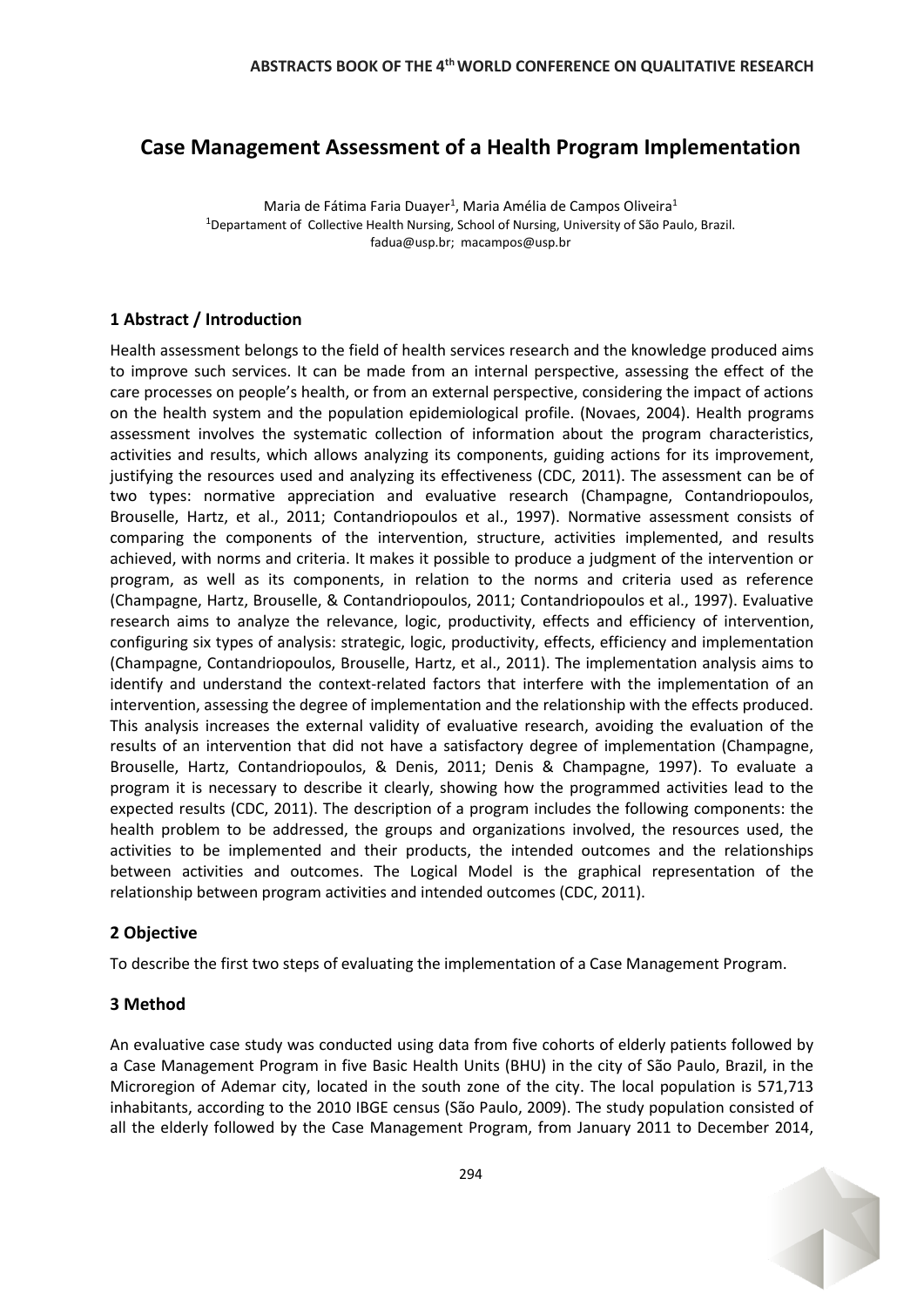#### **ABSTRACTS BOOK OF THE 4thWORLD CONFERENCE ON QUALITATIVE RESEARCH**

identified from the Program database. The data source was the medical records, the Program database and the municipal information system - Integrated Health Care Management System (SIGA). This study describes the first two stages of the evaluation: the description of the Case Management Program and the construction of the logical-operational model. *Case Management Program Description*: The description presents the groups and organizations involved, the health problem that motivated the implementation, the resources used, the proposed activities and their products, and the expected results. *Groups and organizations involved:* The Santa Catarina Social Organization (SO), through a management contract signed with the Municipality, is responsible for the management of all municipal health services in the Microregion. At the time of implementation of the Program, the public health services network at the primary level consisted of 20 BHUs, 11 of them from the Family Health Strategy and 9 from the traditional model, and 6 outpatient medical care units (AMA). At the secondary level there was a Home Care service, two Specialty Outpatient Clinics, an AMA Specialties, an Elderly Health Referral Unit, two Psychosocial Support Centers, a Specialized Dental Clinic and a General Hospital (GH). The implementation of the Program took place in conjunction with HG and initially involved five traditional UBS, and then expanded to all UBS of the traditional model. The main groups mobilized for the implementation of the Program were: people with very complex chronic conditions and their caregivers, health professionals from the UBS and the AD service, board members and staff of the GH clinical staff and emergency room, as well as the technical staff Santa Catarina SO. The Program's clientele included people with very complex chronic conditions, with multiple chronic diseases, poor adherence to prescribed interventions, repeated hospitalizations, frail elderly and people in extremely vulnerable conditions. The study was restricted to the elderly. The health *problem* that the Program aimed to address was the increased risk of repeated hospitalizations and worsening the quality of life of people with very complex chronic conditions due to lack of access to longitudinal care in PHC. *Resources, activities and products:* The proposed implementation of the Program was prepared based on Mendes (2012) and PAHO (2008) recommendations. *Construction of the Operational Logical Model:* Based on the description of resources, planned activities, products and expected results, the Operational Logical Model was constructed, which is the graphical representation of how these components are articulated.

## **4 Expected Results**

The objective of the Program was to establish a longitudinal link between PHC teams and people with very complex chronic conditions to promote their quality of life and enhance their autonomy and independence in the long term.

## **5 Conclusion**

The Program can be considered a complex intervention because it directly involved two institutions (Santa Catarina SO and GH), services of different complexities, different professionals and depended on the implementation of five components (full evaluation, managerial performance of the care coordinator, clinical monitoring by the case manager, follow-up time in the Program of six months or more and clientele consisting of frail elderly), which justifies the implementation analysis. The first two stages of the evaluation have already shown that the implementation of the Program increased the production of longitudinal link with the PHC teams.